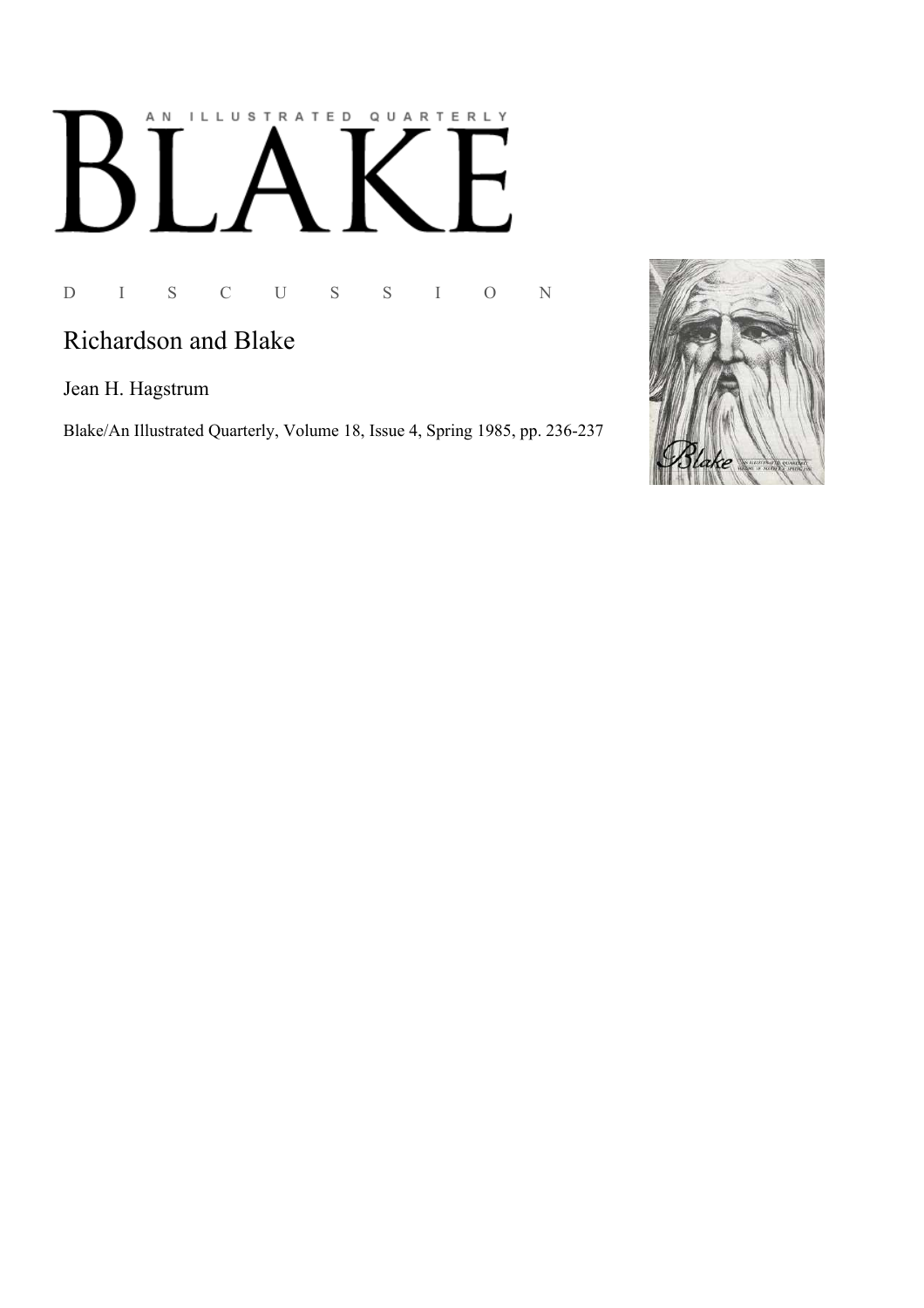moved?) testicles, or sperm "removed" by being "fibred" over to/by Enitharmon: a sort of conceptual representation of intercourse (note how one collateral fibre does branch off toward/from the area of Los's heart). The difficulty in seeing such images—as this addendum witnesses—is that they are, at first, so unexpected. Here the viewer has to be able to enter the image and make some of the connections: to focus on the shaded body of the leg, treating it as one form, to continue the outline of the penis-form through the ankle lines, to disregard the light area of the foot, even to see the upper outline of the left leg as no outline but another fibre (not that difficult if one tries to conceive how, as an outline, it connects to the trunk of the body). The foreskin is marked by the kneecap and the orifice by the small circle, resembling an indentation, across from the top of the lower cluster of grapes. One need only trust the initial impression that there's something oddly emphasized about this (third) leg, that it seems to possess a life and existence of its own. This erection might serve to explain why Los and Enitharmon are so emphatically looking away from each other, not wishing to acknowledge the (pictorially-speaking, anyway) most important thing between them.

Which leads us to a reconsideration of the implied ascetic message of the lines quoted from "My Spectre" in "Some Sexual Connotations," p. 171 (11. 49-52 [erroneously cited as 67-70]; see also Ostriker's remarks in the same issue, p. 161). It now seems to me that a truly "radical" argument might be read as, in effect, "let's forget about 'Love' and get physical—really 'tear up,' 'root up' the 'infernal grove.'Then, having disposed of the lineaments of gratified desire, may we 'return & see / The worlds of happy Eternity.'" The crucial point, what allows the return and vision of the worlds, is the initial mutual agreement. This might explain why the phrase is repeated. Thus the speaker argues, at first:

|                         | Till I turn from Female Love   |             |
|-------------------------|--------------------------------|-------------|
|                         | And root up the Infernal Grove |             |
| I shall never worthy be |                                |             |
| To Step into Eternity   |                                | $(41 - 44)$ |

But it can't be done alone. Eternity, in fact, is nothing but this ongoing process of agreeing, rooting up, and returning. So, the speaker concludes:

> Let us agree to give up Love And root up the infernal grove Then shall we return & see The worlds of happy Eternity

& Throughout all Eternity I forgive you you forgive me As our Dear Redeemer said This the Wine & this the Bread (49-56)

So should all couples consummate "the fleshly bread . . . the nervous wine" *(FZ* 12.44).

## Richardson and Blake Jean H. Hagstrum

Alicia Ostriker's brisk and "emancipated" view of Clarissa in the Summer, 1984, issue of *Blake* (pp. 52-53) is no doubt in part intended to make mine seem solemn, priggish, or otherwise old-fashioned. But it is in fact hers which is traditional or conventional, and I myself for many years clung to a version of it. This prejudice for I now so regard what I once believed—I doubtless inherited from a learned and witty teacher at Yale, who used to wonder aloud whether anyone could possibly learn anything from that middle-class printer with a paunch. But when I came to read Richardson entire, from *within,* as it were, trying to understand why so many great critics and artists admired *Clarissa,* I came to see how unfair to Richardson and other great masters of sensibility the usual epithets about tearful, moralistic sentimentalism really were. No doubt the radically revised views of Richardson that have emanated from streamof-consciousness novelists and from Marxist, Modernist, psychoanalytical, and, yes, even feminist criticism have also helped make Ostriker's judgments seem to me a bit archaic, deeply felt though they surely are. In any case, anyone interested in the context, the details, and the nuances of my position on *Clarissa* is advised to read my chapter on Richardson in *Sex and Sensibility.* 

What interests the readers of this journal is of course how Blake reacted to Richardson. I do not have the time here—nor did I when I wrote my longish chapter on Blake for my forthcoming book, *The Romantic Body* (Tennessee, 1986)—to do justice to Blake's encounter with and absorption of a great predecessor. But I must record my view that Ostriker's speculation (". . . the novel, and the feminization of culture it represents, would have deeply offended and irritated Blake") is much too simple and could lead to serious misapprehension. We should of course not neglect what Blake himself said. In a letter to Hayley dated 16 July 1804 he wrote: "Richardson has won my heart I will again read Clarissa &c they must be admirable I was too hasty in my perusal of them to perceive all their beauty." I take this to mean that Blake had once read all of Richardson—perhaps back in the 1780s when all the novels were popularly produced in *The Novelist's Magazine* and when Blake engraved a scene from *Grandison* after Stothard—and that now, perhaps on the advice of Hayley, he intended to re-read them, having had time so far to look at them only long enough to know that he was once more attracted. We may want to make considerable deduction from Blake's praise, remembering that he was